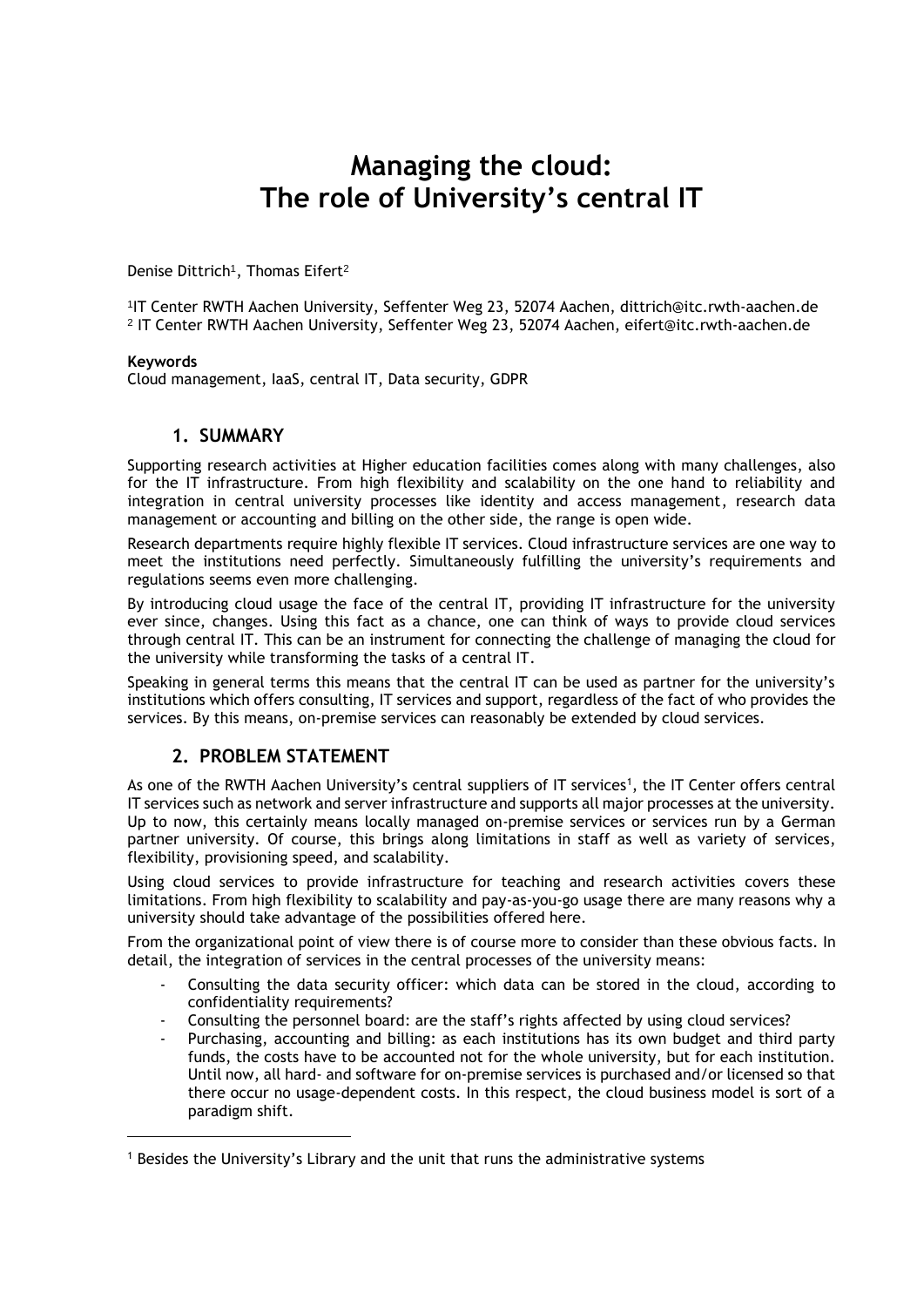Identity and Access management: One of the central IT services offered by the IT Center is the identity and access management. This is used to support all major processes within the university. Thus using this to authenticate and authorize users within the cloud service brings along many advantages.

Some of these considerations have to be made once for every cloud provider; others are depending on the individual use case that should be supported by cloud services and thus permanent tasks for the central IT.

# **3. POSSIBLE SOLUTION**

As pointed out, the area of conflict stems from the flexibility offered by public cloud services which is strongly demanded by the research departments on the one side and the adherence to legal and organizational regulations. The challenge for the central IT is now to integrate the services different cloud provider offer into the services offering and thus the university processes. As always, one has to find the balance between guiding the user through a process and offering secure guidelines without limiting the user in its possibilities.

The first component is a process that can be used permanently to manage the security, purchase and payments aspects of cloud through central IT. The main aspects for this process concerns the following facts:

- consultation is offered by the IT Center to institutions that intend to use the cloud infrastructure, but not obligatory. Here the demand of each institution as well as the optimal IT infrastructure to meet the needs can be discussed
- Central IT also assists in involving the data security offer and/or the personnel board. By centralizing this step and involving the central IT, for similar use cases blueprints can be established.
- The IT center is also responsible for installing and configuration of a new environment for an institution. This is the only bottle neck in matters of speed. As this step can be automated, we can neglect this fact.

By using this process, it can be assured that the guidelines such as GDPR and the university processes are followed. Through the centralization of knowledge, the cloud usage can be optimized and therefore the budget usage improved.

The second component is setting up an AAI-infrastructure for cloud providers that is tied to the University's Identity management. This allows consistent identities across multiple services (cloud and on-premise) and – most important – connects these identities to the well-established lifecycle processes. This is inevitable to ensure access rights and authorship and therefor is a key ingredient of compliant cloud usage.

### **4. IMPLEMENTATION**

The Implementation of this process is still going on at RWTH Aachen University. We started with picking one big cloud provider to start with. Hereby the organizational structure is build up and at the same time, the central infrastructure (e.g. network and automation in configuration processes) can be prepared.

The processes is defined, the organizational structure is build up and we are now at the stage of preparing/testing central infrastructure, identity and access management and communicate our solution to the university. There are already pilot user testing the current configuration.

# **5. CONCLUSION**

Offering cloud service through central IT connects the benefits of using the cloud with the regularities IT service at a university has to fulfill.

Cloud consulting through central IT is a chance to centralize knowledge and optimize the use for the university. In this way, questions like this can be answered: Which cloud fits my scenario? Is it better to stay on premise? What does it cost and how can I optimize this?

Making it an offer, not an obligation, increases the acceptance. The demand is already there.